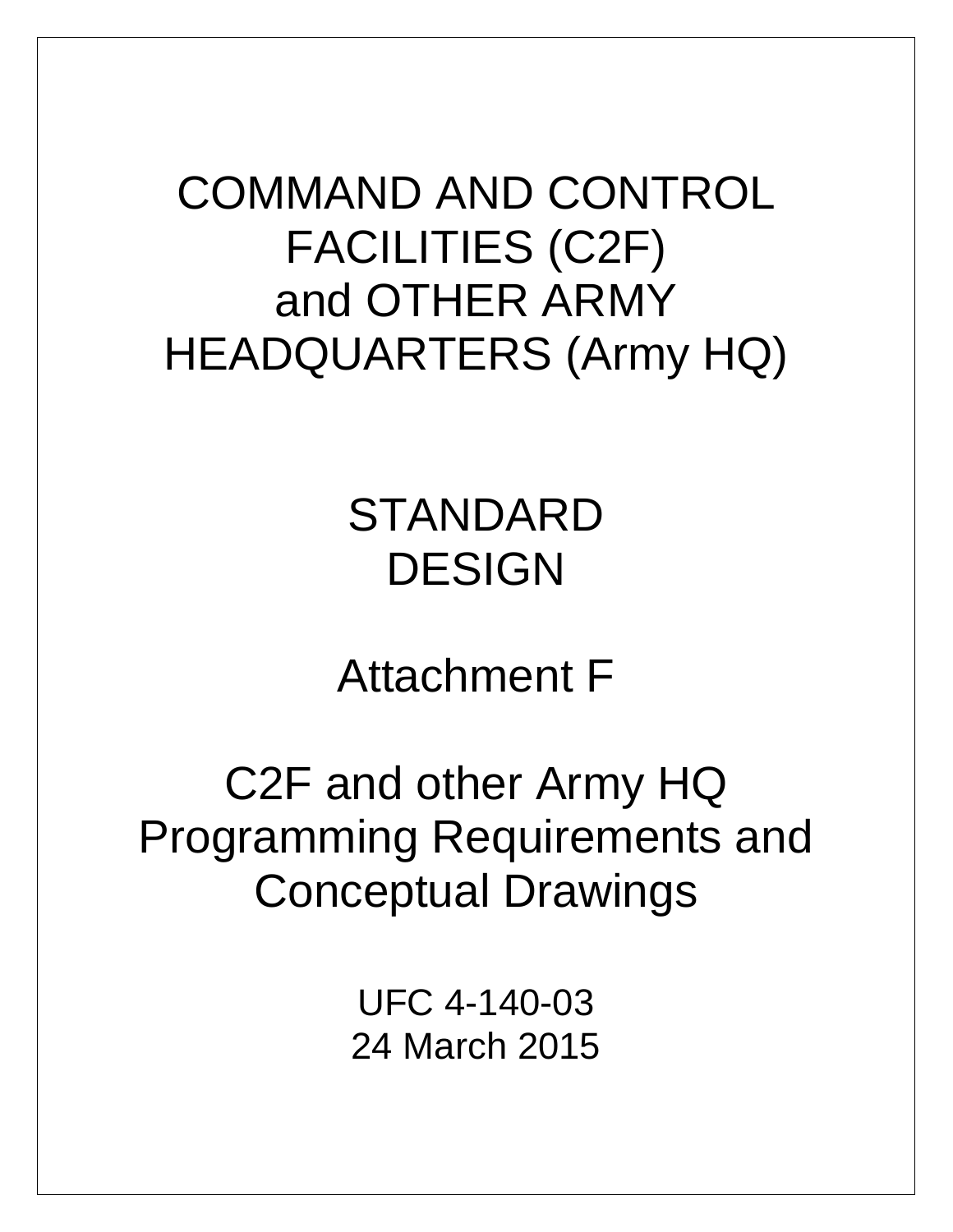*Page blank for printing purposes.*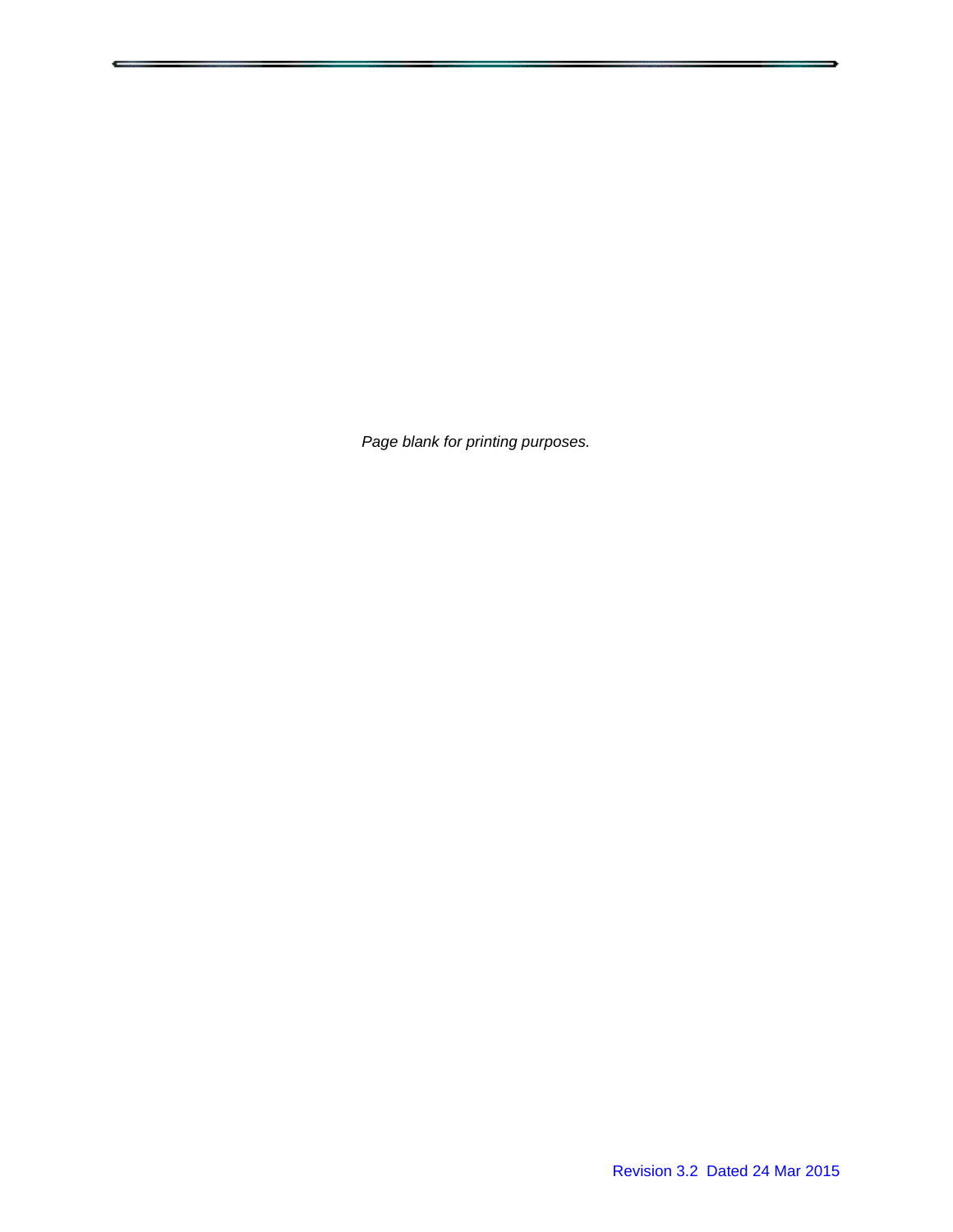## **C2F AND OTHER ARMY HEADQUARTERS SPACE PROGRAM**

This attachment is reserved for inserting the Space Program for individual Army HQ RFPs. Since each organization authorized an Army HQ is unique, develop single a consolidated space program for **all** intended building occupants to achieve maximum efficiency of shared and support (e.g., mechanical / electrical) spaces using the procedures outlined in Attachment B. Conceptual drawings follow Space Program.

> *[Note to Planner: Insert Space Program tables here for Army HQ, prior to drawings below.]*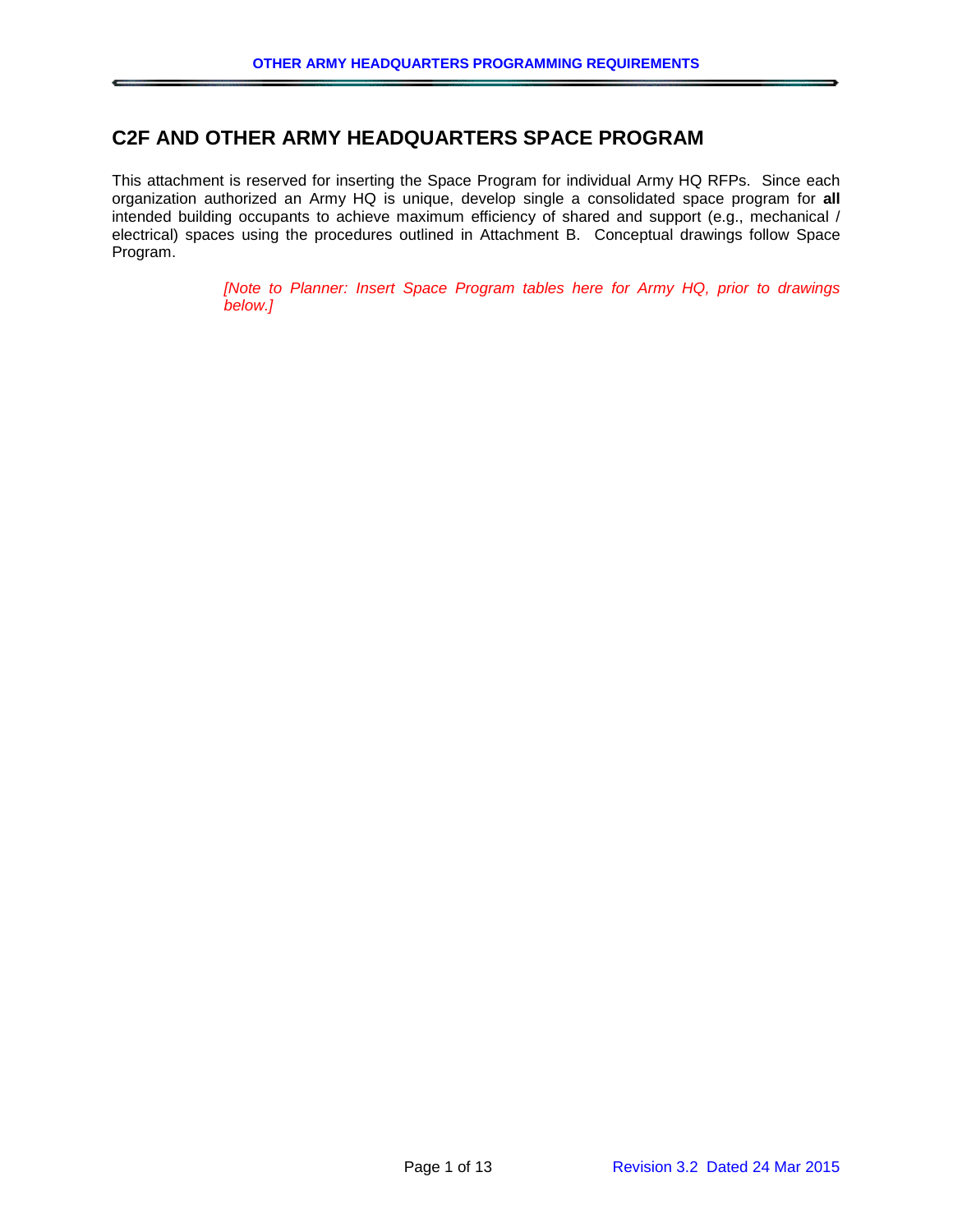This legend contains some of the furniture for conceptual purposes. See Table 3.13.1.1 in the SOW for full coordination of furnishings.

| <b>FREESTANDING FURNITURE KEY LEGEND</b> |                      |                                                                                                                                                                  |
|------------------------------------------|----------------------|------------------------------------------------------------------------------------------------------------------------------------------------------------------|
| <b>CHAIR CODE</b>                        | <b>DESCRIPTION</b>   | <b>MODULE</b>                                                                                                                                                    |
| C <sub>1</sub>                           | <b>MEETING CHAIR</b> | <b>EXECUTIVE CONFERENCE ROOM</b>                                                                                                                                 |
| C <sub>2</sub>                           | <b>GALLERY CHAIR</b> | EXECUTIVE CONFERENCE ROOM, GENERAL PURPOSE BRIEFING ROOM (50PN)                                                                                                  |
| C <sub>3</sub>                           | <b>MEETING CHAIR</b> | GENERAL PURPOSE BRIEFING ROOM (50PN), GENERAL PURPOSE MULTI-FUNCTIONAL ROOM (12 PN)                                                                              |
| C <sub>4</sub>                           | <b>GALLERY CHAIR</b> | CONFERENCE ROOM/VTC (24PN), CONFERENCE ROOM/VTC (12 PN)                                                                                                          |
| C <sub>5</sub>                           | <b>MEETING CHAIR</b> | CONFERENCE ROOM/VTC (24 PN)                                                                                                                                      |
| C <sub>6</sub>                           | <b>MEETING CHAIR</b> | DISTRIBUTED/COMPUTER-BASED TRAING (16PN), CONFERENCE ROOM/VTC (12 PN), SECURE PLANNING ROOM (10 PN), TEAM ROOM,<br><b>OPEN TEAM AREA</b>                         |
|                                          |                      |                                                                                                                                                                  |
| <b>TABLE CODE</b>                        | <b>DESCRIPTION</b>   | <b>MODULE</b>                                                                                                                                                    |
| <b>T1</b>                                | <b>MEETING TABLE</b> | <b>EXECUTIVE CONFERENCE ROOM</b>                                                                                                                                 |
| T <sub>2</sub>                           | 36X60 MEETING TABLE  | CONFERENCE ROOM/VTC (24 PN), GENERAL PURPOSE BRIEFING ROOM (50 PN)                                                                                               |
| T <sub>3</sub>                           | 30X60 MEETING TABLE  | CONFERENCE ROOM/VTC (24 PN), GENERAL PURPOSE MULTI-FUNCTIONAL ROOM (12 PN), GENERAL PURPOSE BRIEFING ROOM (50 PN),<br>DISTRIBUTED/COMPUTER-BASED TRAINING (16PN) |
| <b>T4</b>                                | 42X60 MEETING TABLE  | CONFERENCE ROOM/VCT (12 PN), SECURE PLANNING ROOM (10 PN), TEAM ROOM                                                                                             |
| T <sub>5</sub>                           | 30X42 WORK TABLE     | <b>OPEN TEAM AREA</b>                                                                                                                                            |
|                                          |                      |                                                                                                                                                                  |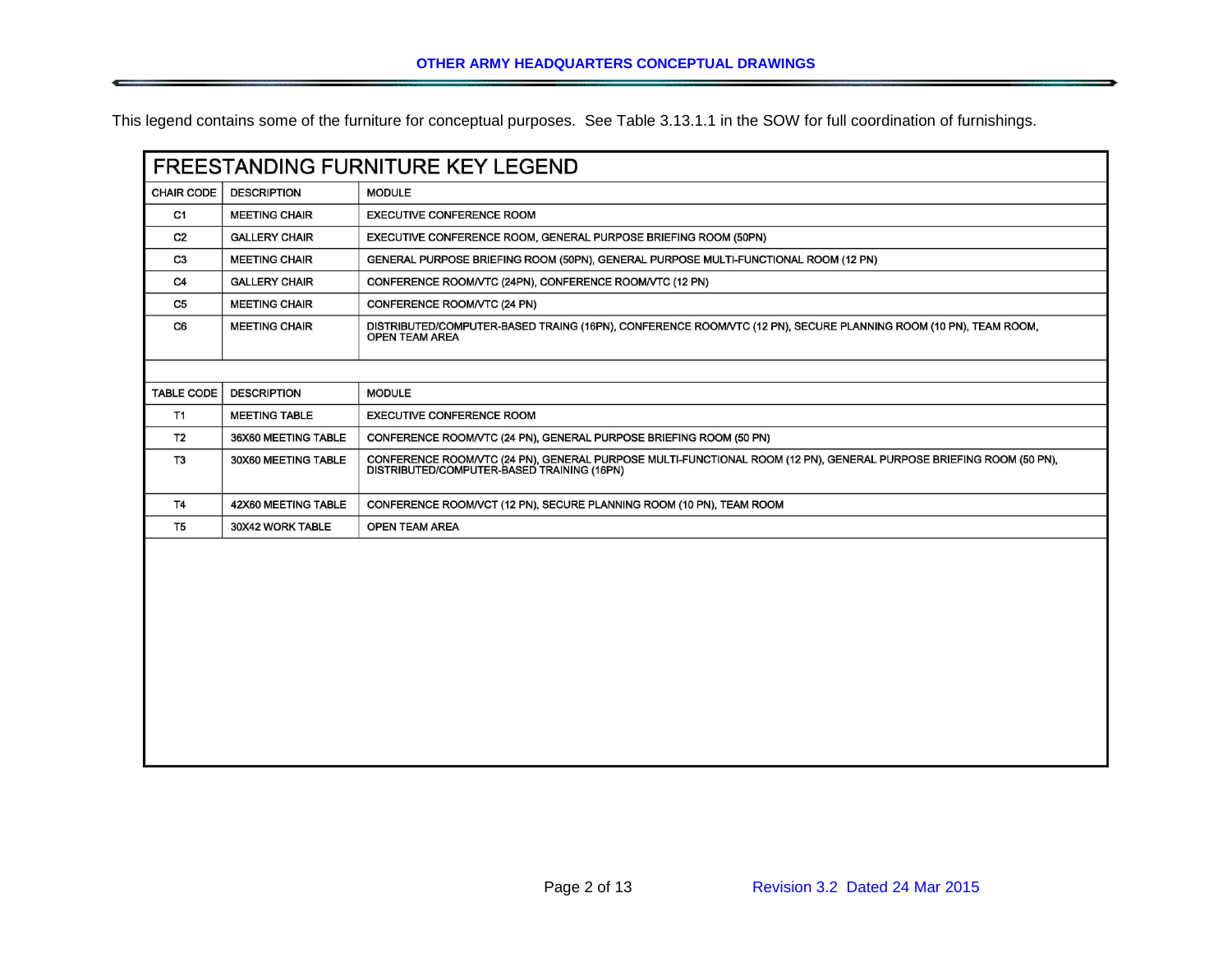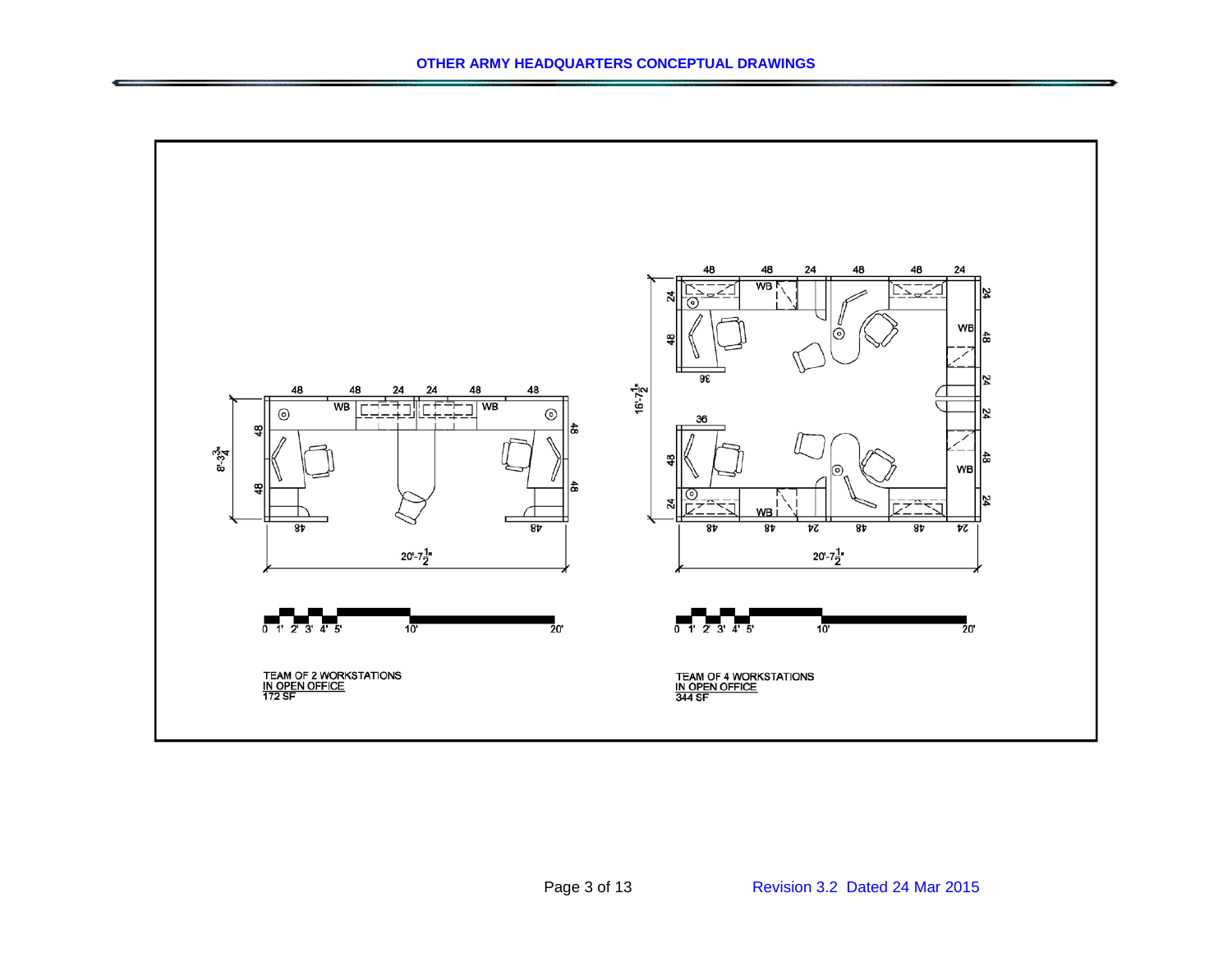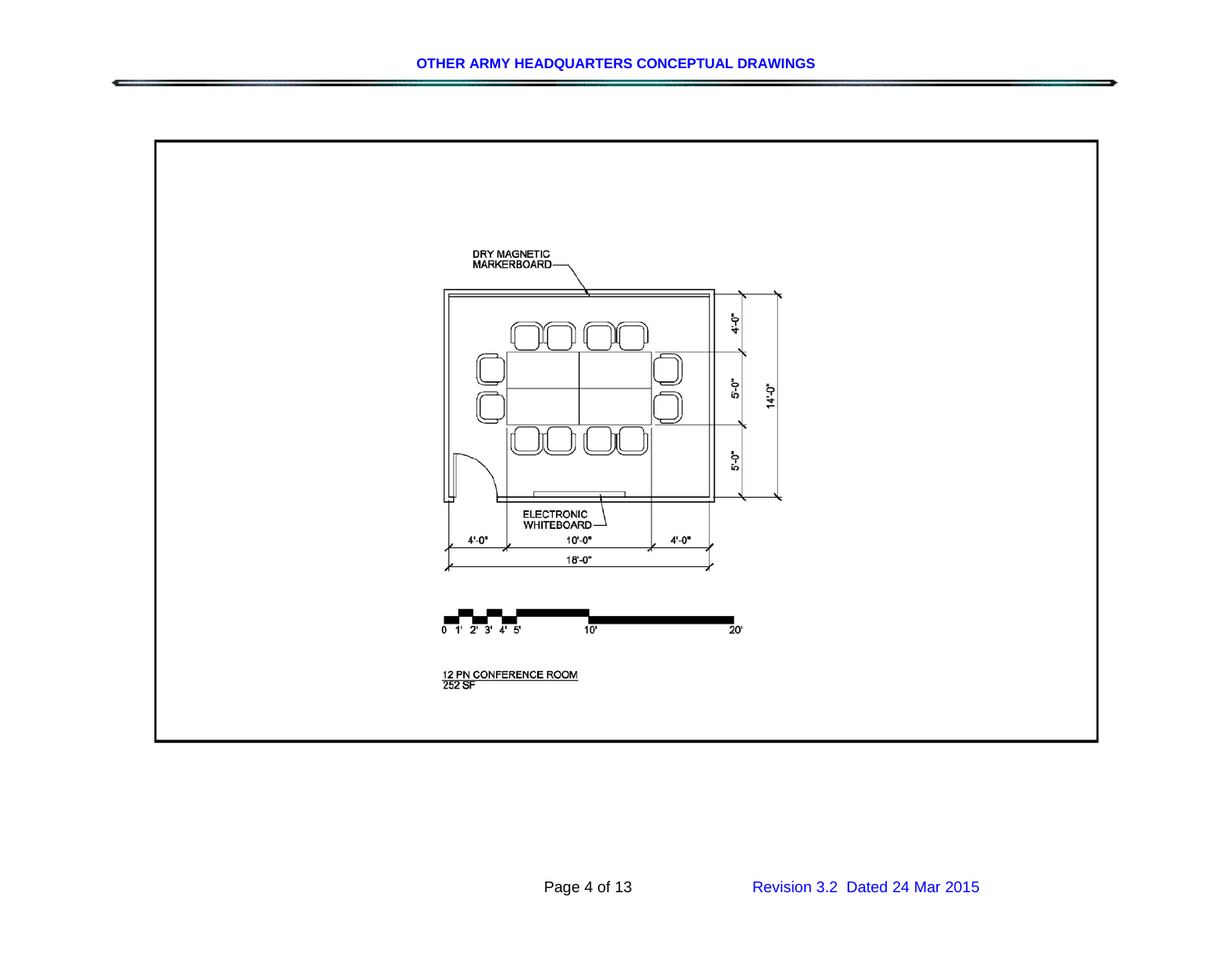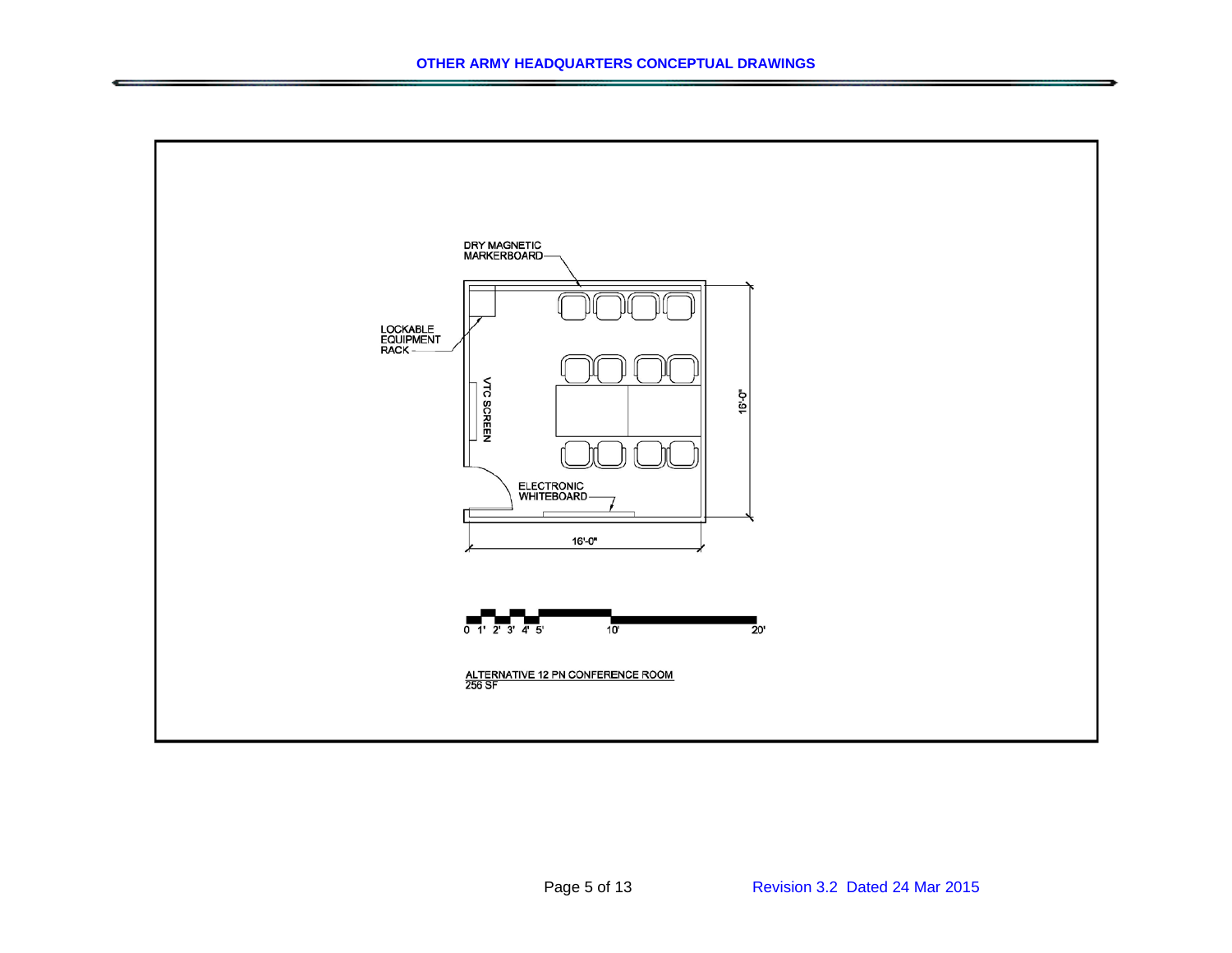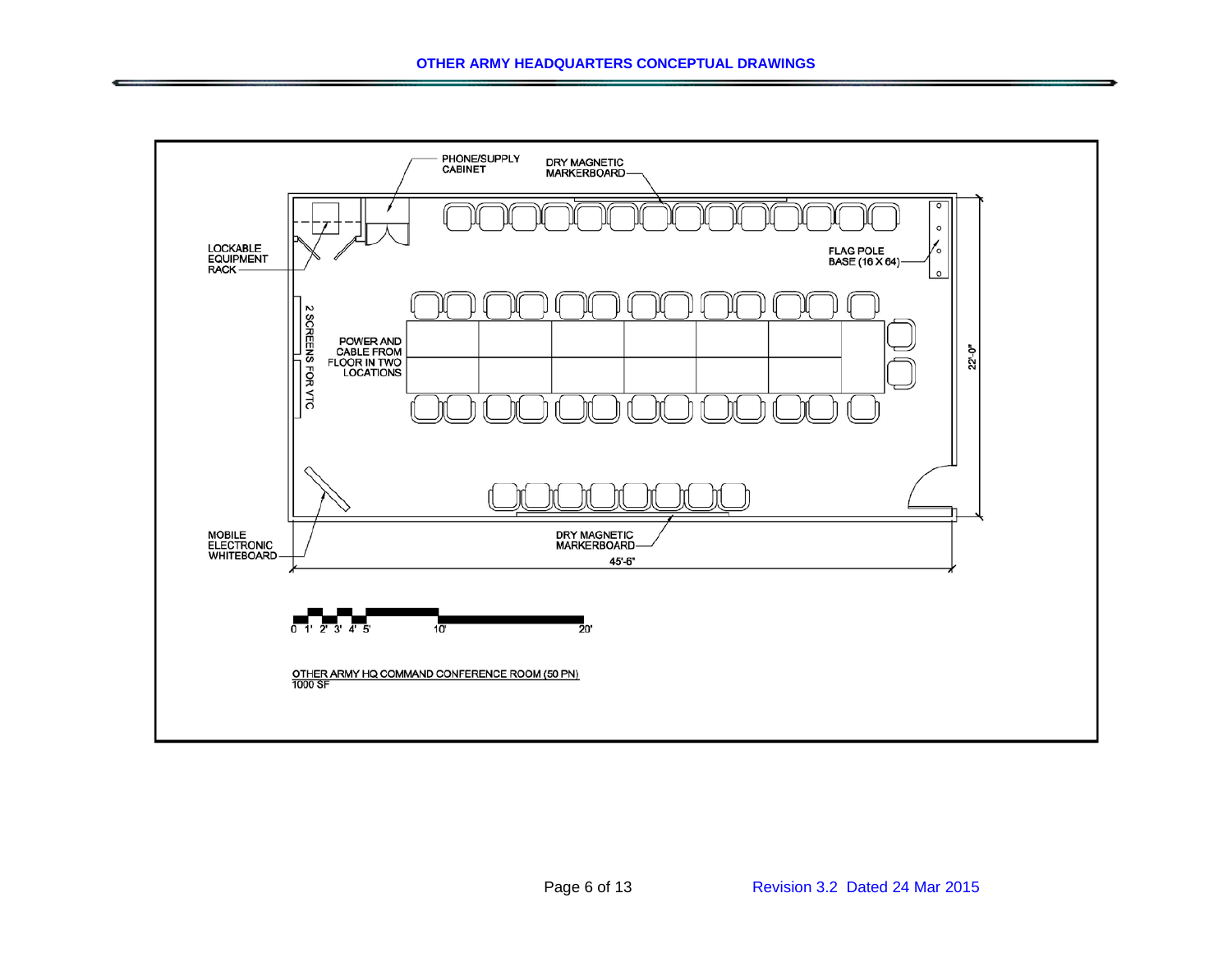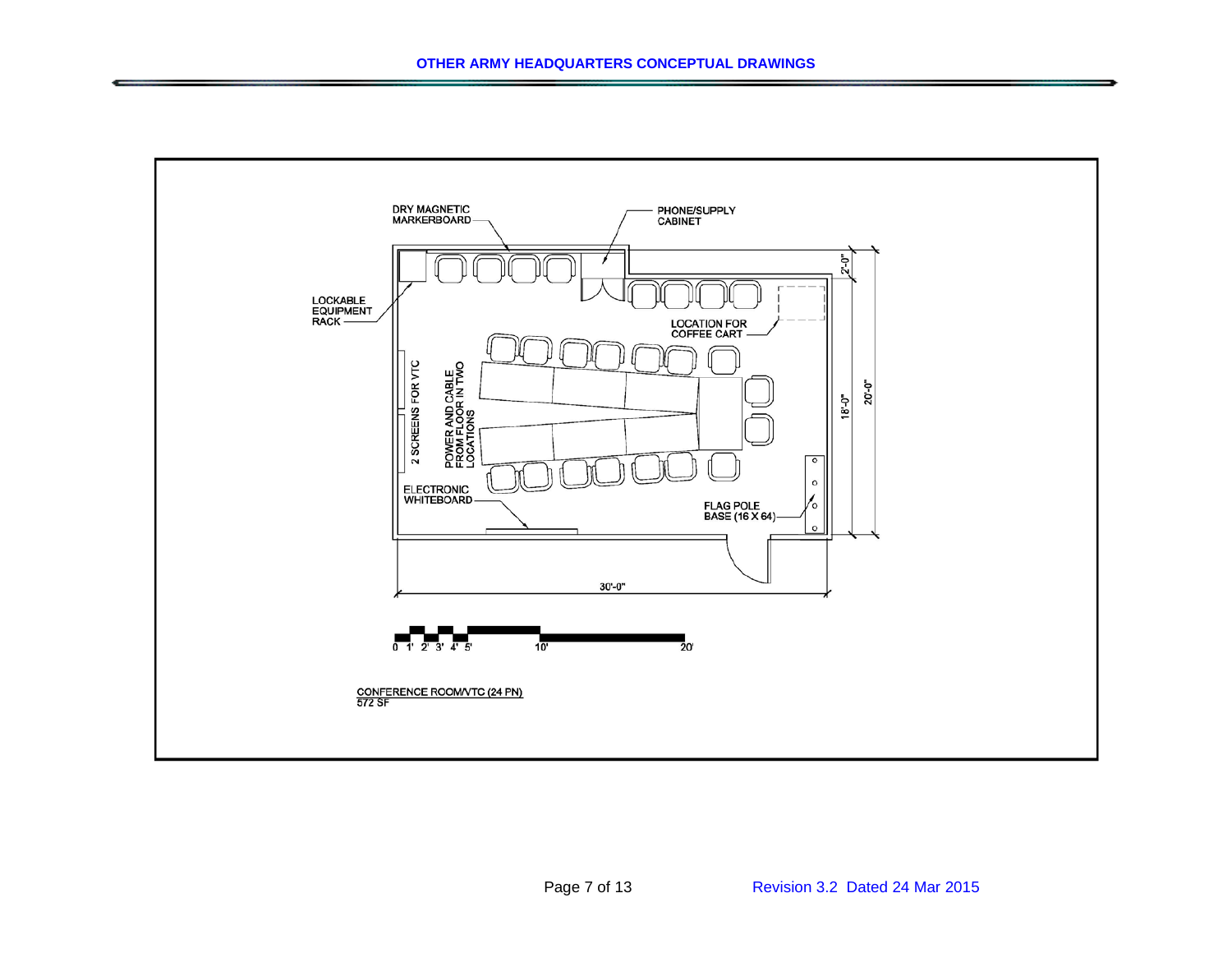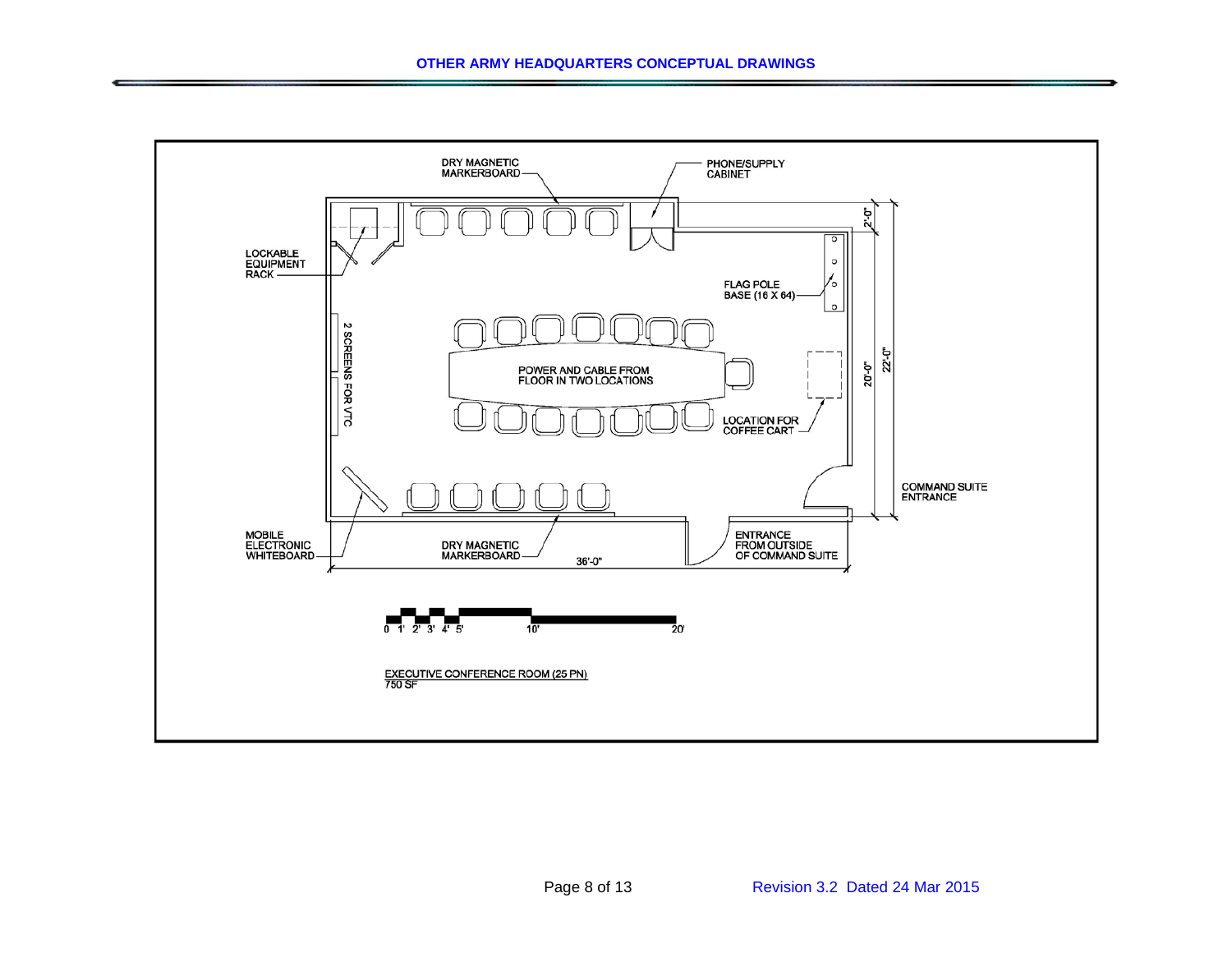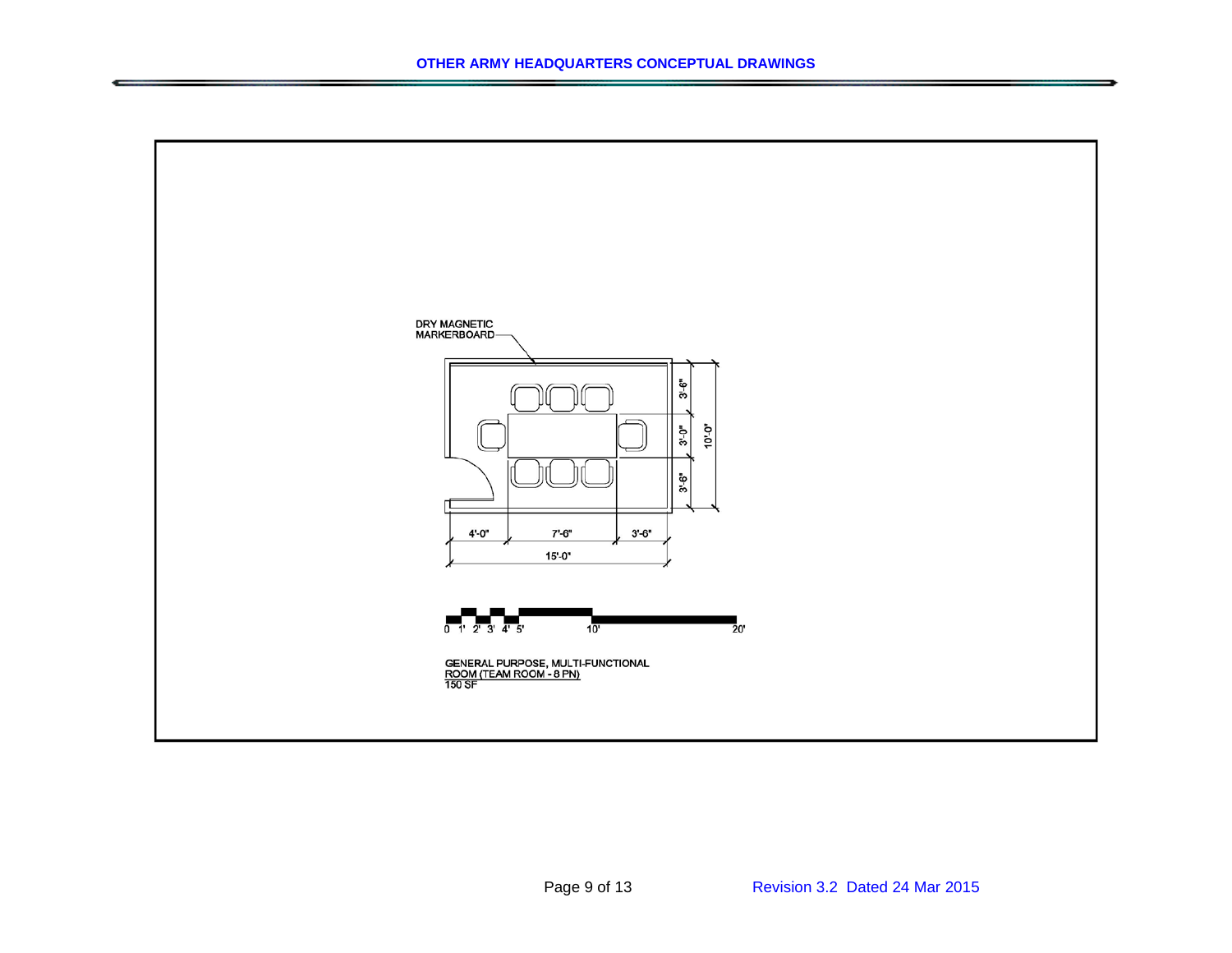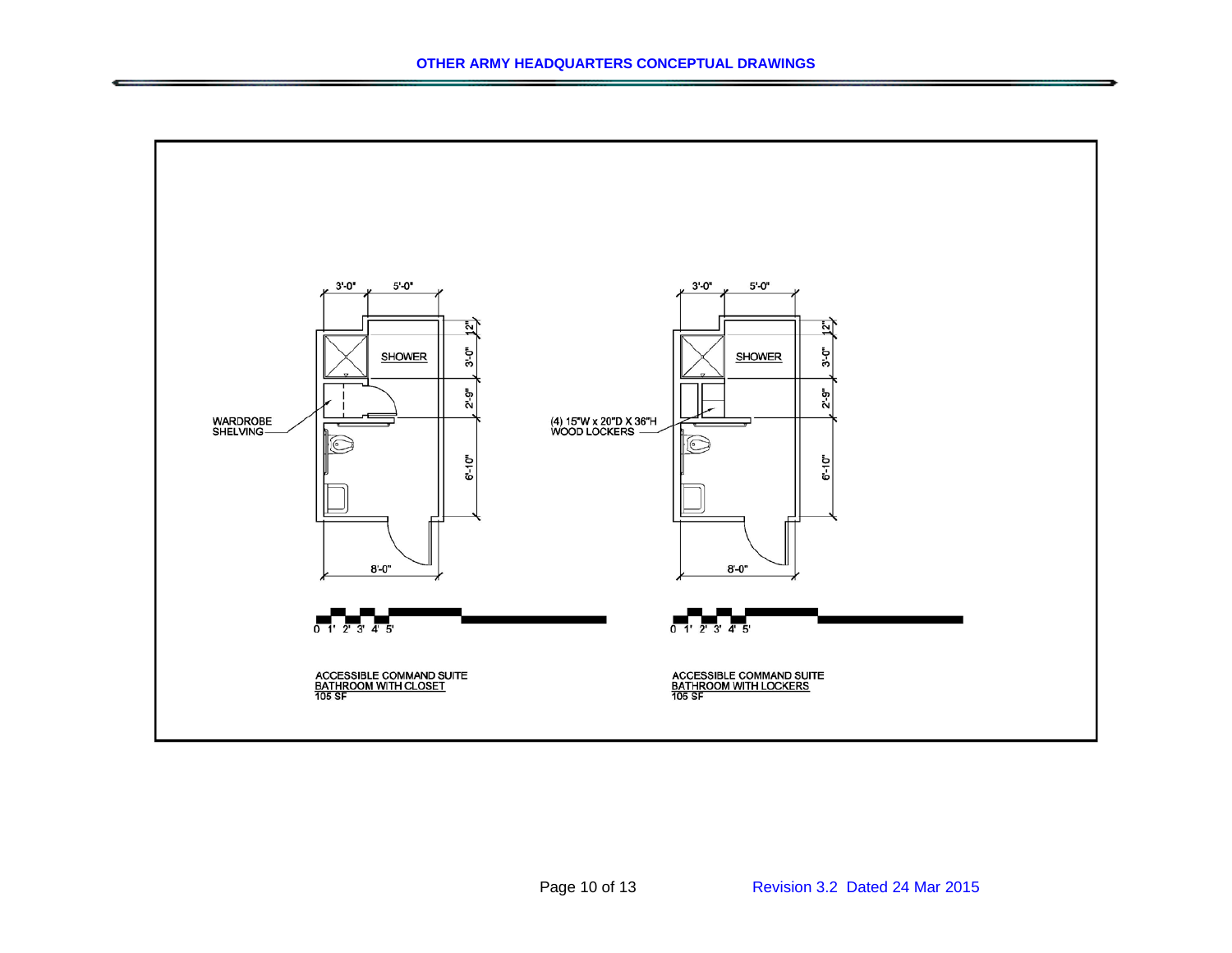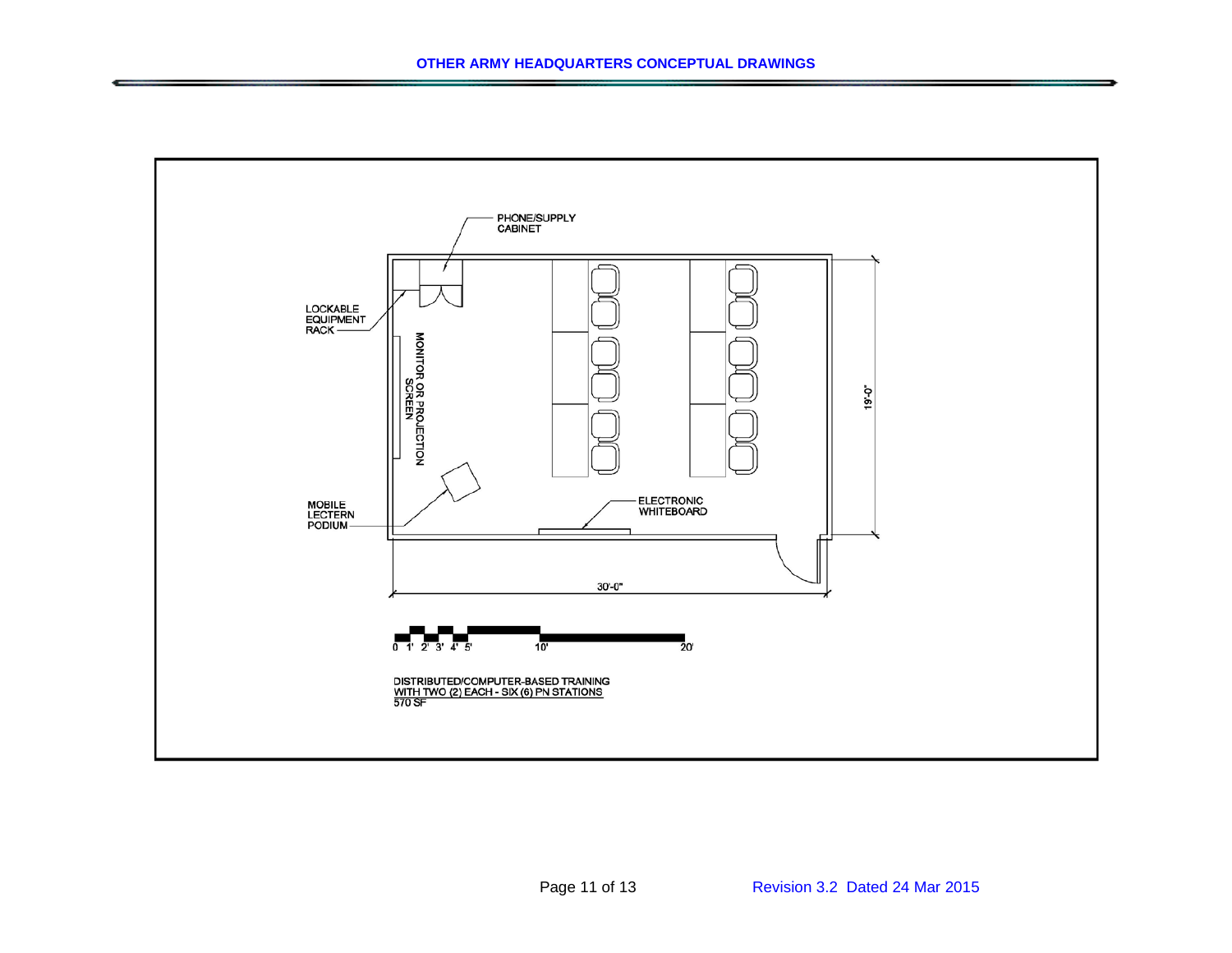